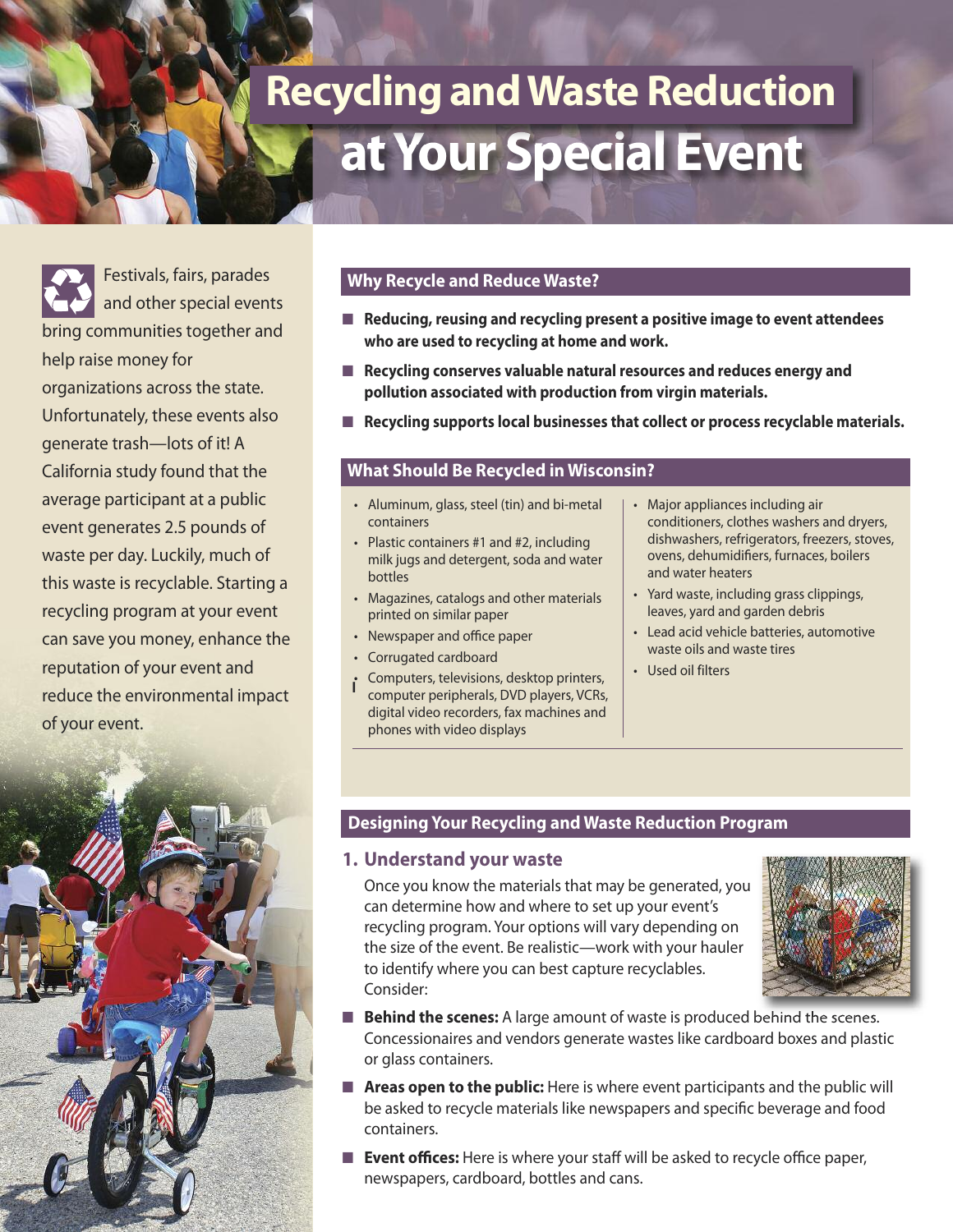If you decide to recycle behind the scenes, be sure that recycling bins or barrels are accessible to concessionaires and vendors only and secured to avoid contamination. Make certain that all concessionaires and vendors and their employees know about the recycling program and where bins or barrels are located. It should be as easy for them to recycle as it is to throw things away.

If event participants and the public are going to recycle, be sure that recycling bins or barrels are readily available and easily accessible. Locate clearly labeled recycling bins or barrels close to trash receptacles near concession areas, rest rooms, entrances, and exits and make sure they are clearly marked. Consider signs, color and style to mark the difference between trash and recycling containers.

If you will be recycling in office areas, educate your staff on what should and should not be recycled and label recycling receptacles clearly.

It may be useful to staff recycling "stations" with volunteers to assist the public the first year of your recycling program. Whatever method you use, be sure to monitor the recycling barrels or bins. Usually it is not recyclables in the trash that cause problems, but trash in the recycling bin.

## **2. Work with garbage and recycling haulers**

Many events have access to recycling services through the property where the event is held. Work with property owners/managers and maintenance staff to learn about existing recycling



procedures on site. If your event will be held on a property without existing recycling services, contact your local recycling program for assistance in choosing a hauler.

Once you have a hauler selected, work with them to determine a plan for which recyclables will be collected and how those recyclables will be managed. The following issues should be discussed with your hauler and written into your contract with the hauler:

- How many bins or barrels will be needed for trash and **recycling and who will supply them? Where will they be located?**
- Who is responsible for emptying trash and recycling **containers? How often and where will they be emptied?**
- **■ Where will dumpsters (and animal waste sites) be located? How often will they be emptied? What time of day?**





## **Animal waste**

Special events featuring livestock can generate a large amount of animal waste in the form of manure and animal bedding. These materials are

highly reusable either composted or spread on farm fields. Contact your local agricultural agent for a list of farmers, private markets or compost sites to determine the best place to take animal waste. Also ask your hauler for suggestions. Make sure animal waste is stored far away from concession areas and in a location that reduces the risk of contaminating it with other trash. Work with animal exhibitors to ensure proper management.

# **Special wastes**

Any special wastes associated with your event, such as hydraulic fluid, motor oil, tires, batteries, fluorescent bulbs and medical wastes (sharps) cannot



be placed in the trash. Discuss management of these items with your hauler. Make sure everyone involved with your event clearly understands how they should handle these materials. Contact your regional DNR office for more advice.



## **Food waste**

Anyone who has been to a special event knows they involve a lot of food. Making changes in how you serve and dispose of food can make

a big change in the amount of waste at your event. Consider serving food with limited packaging or serving food buffet-style to reduce the packaging associated with individually wrapped items.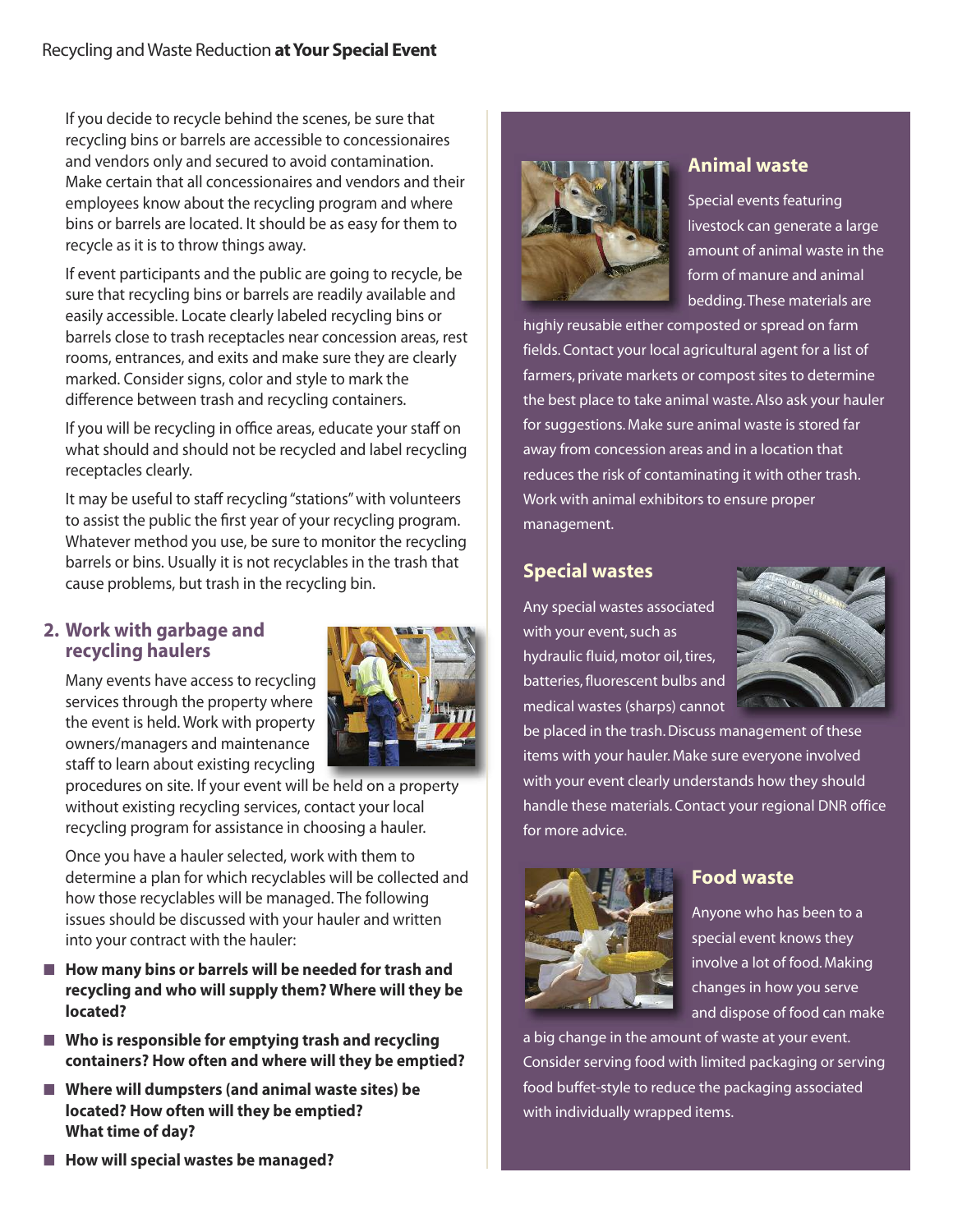## **3. Work with vendors and event staff**

Vendors and event staff will play a big role in the success of your event's recycling program. Let vendors and event staff know up front that recycling will be



required for the event. To make sure all staff are aware of recycling policies, write contracts that clearly define how trash and recyclables will be managed. You may also want to include in your contract:

- Who is responsible for emptying recyclables.
- **Any penalties for failure to comply with recycling rules.**
- **■ Whether you are requiring vendors or others to use specific items like reusable plastic cups or others.**
- If vendors and staff are required to train their **employees on how to recycle or refill recyclables.**

## **4. Work with volunteers**

Volunteers can be a valuable addition to your recycling program. Volunteers can help ensure recyclables end up in the right containers, educate attendees, transfer recyclables



from bins to collection points and track recycling rates. If you will be using volunteers at your event, start recruiting several months ahead of time and train all volunteers in recycling procedures.

## **5. Event setup**

Locating recycling receptacles throughout your event will help ensure the success of your event's recycling program. To maximize collection of recyclables and reduce contamination:



- **■ Place recycling and trash receptacles next to one another.**
- **Make recycling stations highly visible and in convenient, high-traffic areas.**
- **■ Label recycling and garbage receptacles with clear, specific wording and text.** Photos and images on recycling and trash containers can help people know what to throw away and what to recycle.
- Use recycling bins that are a different color than **trash bins.**
- **■ Use clear plastic bags for recycling containers to easily identify and remove contaminants.** Make sure bags are strong enough to carry the weight of recyclables without breaking.

## **6. Educate staff, volunteers and participants**

Education is the key to successfully managing recyclables and solid waste at your event. Haulers, concessionaires, visitors,



volunteers, maintenance/grounds people and the media all need to be made aware of your program. Here are some tips:

- **■ Keep your messages and directions simple.**
- **■ Publicize your event's waste reduction and recycling message to attendees.**
- **■ Appeal to peoples' concern for the environment and their civic pride to encourage participation.**
- **■ Clearly identify your trash and recycling containers** use distinct colors, put signs on top and on the sides of containers and use pictures as well as words.
- **■ Enlist local groups or clubs to help promote and manage your program.**
- **■ Give a consistent recycling message throughout the event—**use the same signs and colors at all sites and use recycled materials in your brochures, posters, cups, etc.
- **■ If recycling cannot be done at every location trash is collected, post a sign giving the location of recycling stations.**
- **Remember recycling varies from community to community.** Be sure that everyone knows what you are recycling at your location.